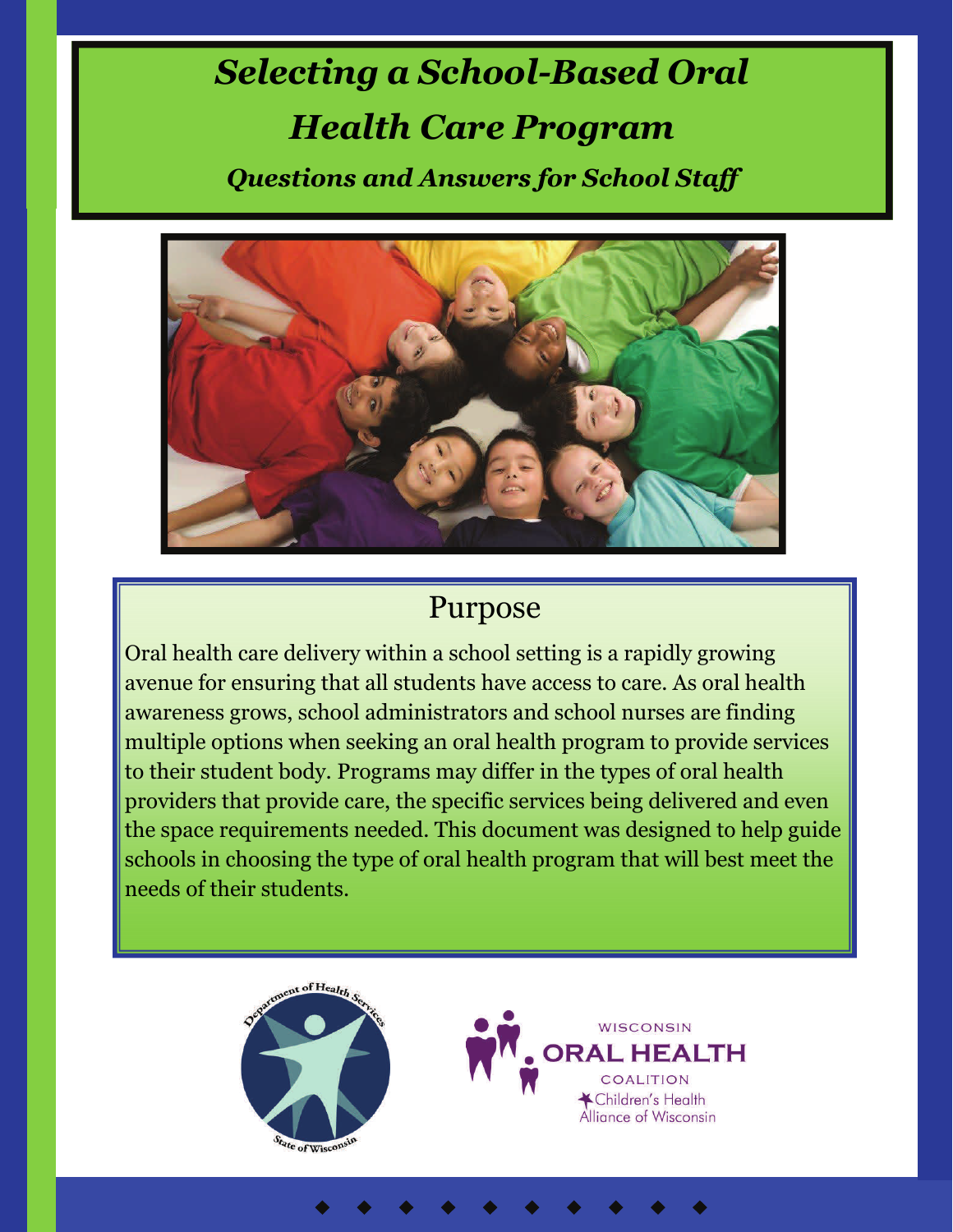*This list of questions will provide guidance for school administrators who are considering oral health services or who are approached by a company marketing such services. Programs can vary widely and specifics often can only be gained through direct contact with the program. The Wisconsin Oral Health Program in the Division of Public Health can help school personnel review responses.* 

#### **Why should your school allow a community-based dental program to service your students?**

"Make Your Smile Count," the statewide survey of Wisconsin's third grade children, was conducted during the 2007-08 school year and found that 20 percent of third grade students have untreated tooth decay. When left untreated, tooth decay can lead to needless pain and suffering; difficulty in speaking, chewing, and swallowing; lost school days; the risk of other systemic health problems; and loss of self-esteem. When services are provided directly at school, the students spend less time out of the classroom. In addition, many children do not seek or have access to regular dental care. School is the ideal place to reach these children.

#### **What is a community-based dental program?**

A community-based program is one that concentrates on bringing prevention and dental care to a local community. With a community-based approach, students have a better chance of finding a dental home to receive ongoing comprehensive dental care. Community-based programs establish working relationships with local dental clinics and use a team approach when caring for children within that community. This community approach is important for families who are uninsured or underinsured. Ideally, all children should establish a dental home to receive comprehensive dental care. The dental home should be established within the community and available to care for children year-round for dental visits, comprehensive care, and in the case of emergencies. Children in your school who already have an established dental home should be encouraged to continue that relationship.

#### **What are the different types of school-based programs and what treatments do they offer?**

School-based dental programs offer services at the school. Programs may provide services in school clinics with stationary equipment, in a room in the school building using portable equipment, or in mobile vans parked at the school. Four common school-based dental service models include:

- 1. Dental screening programs: Students in any grade level may be seen. No treatment is provided at the school; thus, students with dental needs will be referred to a local dental clinic.
- 2. Dental sealant programs: Dental screenings are done and sealants are placed on students in selected grades (typically 2nd and 6th grade) to reach children at a time when the first or second molars typically erupt.
- 3. Dental preventive services program: The provided services include screening, prophy (cleaning), fluoride treatment, and sealants. This type of program will generally serve students in all grades.
- 4. Basic preventive and restorative dental services program: This type of program would include the full range of preventive services along with restorative services, such as basic fillings and simple extractions. Students in all grades are offered services.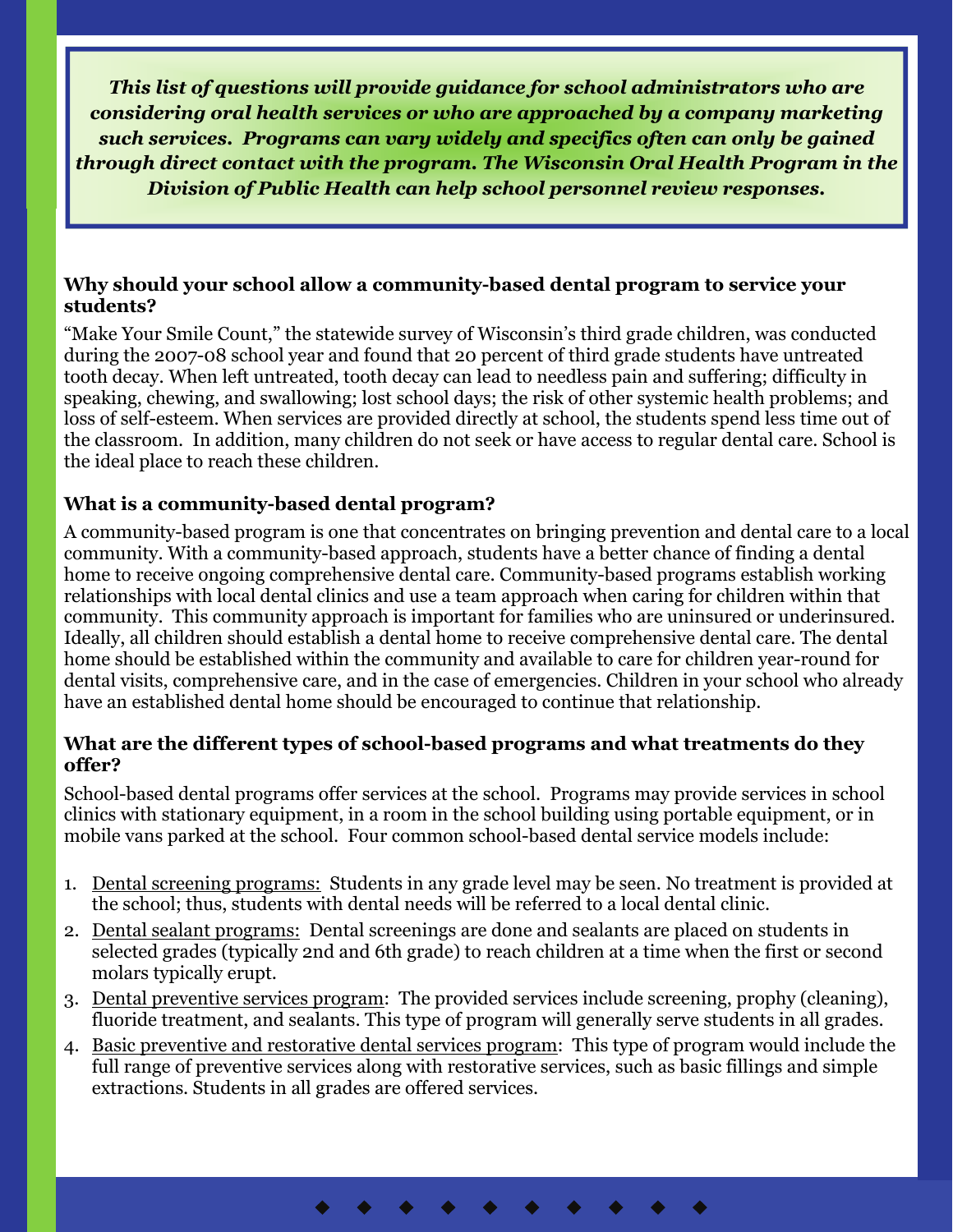#### **Why do some programs only serve specific grades and not all grades?**

Specific grades will be targeted in programs that are school-based dental sealant programs. The teeth that are sealed typically have erupted into the mouth when students are in second and sixth grade. The program should tell you in advance what grades they plan to serve. Serving all grades is not necessarily the best option for your school.

#### **Is a program that serves all grades better?**

Many school administrators are often excited about the opportunity to bring dental services to all students in the school; however, treatment options should be based on the latest research. Serving all grades may not be necessary. The application of dental sealants is an evidence-based approach to preventing dental decay. A 60 percent decrease in tooth decay has been shown when sealants are provided through a school-based program. Research suggests that routine dental cleanings do not reduce dental disease rates in children. Providing a routine dental cleaning to every student may not be necessary. A dental cleaning is not necessary prior to the placement of dental sealants.

#### **How and where are services to be provided at your school? Will services be provided in a van in the parking lot? Inside the building with portable equipment? Or will students be transported off-site? What are the space, water, and electrical needs?**

Some programs will set up inside your building and need a private location, such as an empty classroom, stage, lunchroom, or other available area. They may need access to electrical outlets. Others provide services in a bus and keep all equipment within the mobile unit. The bus may need to connect to the school's electrical outlets. You may want to ask how long the students will be out of the classroom. Lastly, some will require transportation for students to an offsite location. Discuss who will be responsible for the transportation costs and the liability associated with this transportation.

### **Can the program asking to treat your children provide local letters of reference?**

Some of the programs approaching your school can be located outside of your community, operated by large organizations, or even be based out of the state. Programs may also be based locally within your county. Regardless, a letter of reference from a local health department, dental office, or community clinic will show that the program has established a good working relationship with the local dental community.

#### **How is eligibility for the program's services determined? Will the program provide their full scope of treatment to all children who return a consent form?**

The majority of dental disease will be found within the lowest socioeconomic group. Thus, unless all students are provided the exact same options regardless of insurance status, the students most in need of the services may not be able to access them. Furthermore, providing sealants only to children on the free and reduced meal program or to those on Medicaid can be viewed as stigmatizing and therefore unacceptable in many schools. Be sure to ask whether the dental program is willing to see every child regardless of insurance status or ability to pay. You may inquire if the program offers parents and caregivers assistance in enrolling for dental coverage through a state-funded program, such as



Medicaid or BadgerCare Plus. You might want a written contract, such as a memorandum of understanding (MOU), that expresses this commitment.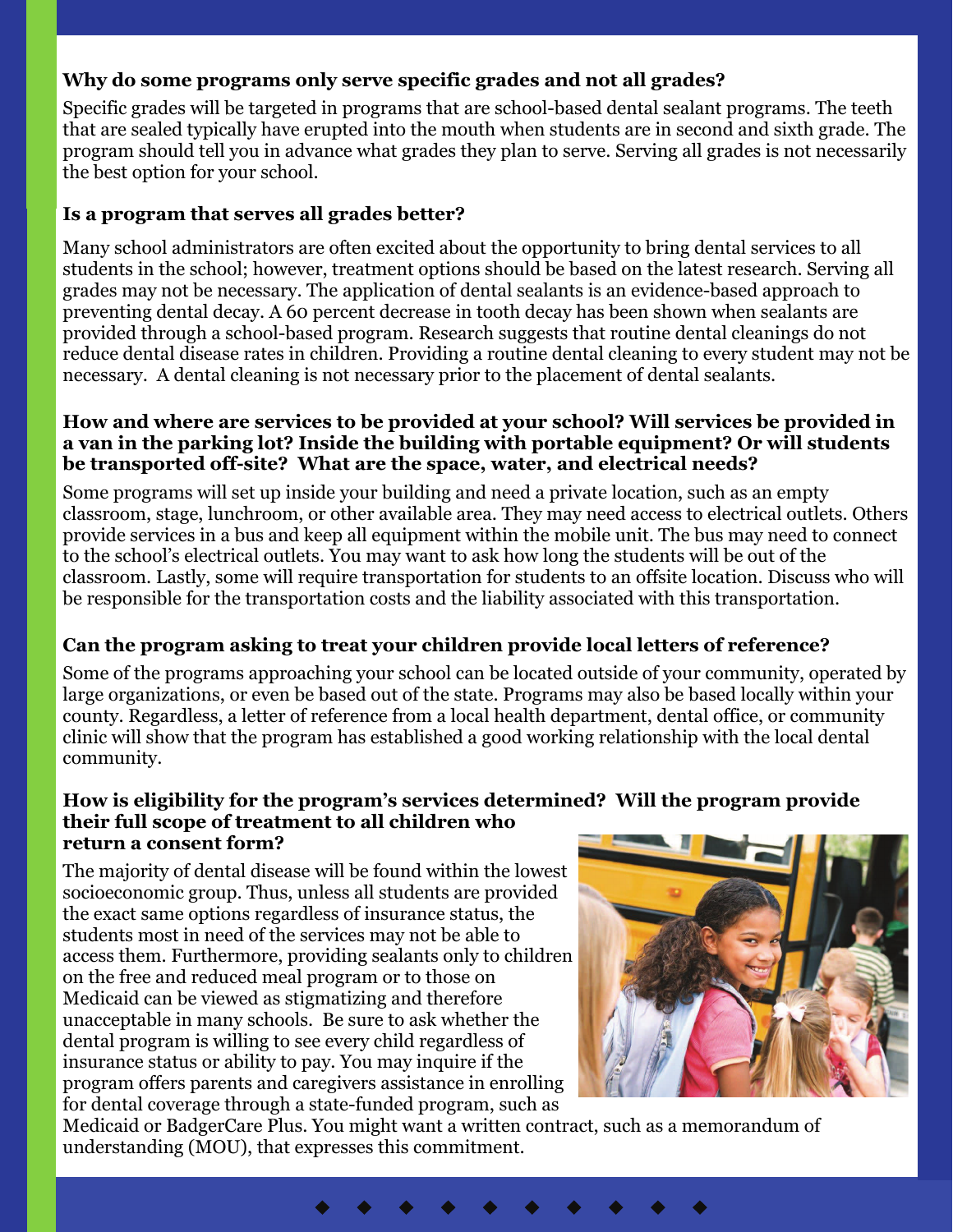#### **Will there be a charge to any of the students? Are uninsured students offered the same services as the insured students?**

Some programs only offer limited services to the uninsured students while other programs charge a fee for uninsured students. Ask what that fee is. Charging a fee can be a way of discouraging uninsured families from participating, and leave these high risk children without access. Many programs will provide services to uninsured children at no charge.

#### **What type of informed consent does the program use?**

The program should develop a protocol that clearly establishes how and when parental permission will be obtained. It is determined by each school whether active or passive consent will be used.

#### **What are your school's responsibilities, and how much time is involved?**

Your school may want to consider a written MOU that states the individual responsibilities of the school, program coordinator, and provider. The MOU also should address the cost and time commitment for all to operate a successful school-based oral health program. Ask if the program has identified a coordinator or liaison to work with the school and those items for which they will specifically be responsible.

#### **How is follow-up and case management handled? Will this be provided by the program or will the school be responsible for this? Who will address parent questions or concerns after treatment has been provided?**

All programs will encounter children who need restorative care. Case managers help children and families find a dental home, locate local dental clinics that will provide services to students on BadgerCare Plus or uninsured students, ensure that appointments are made and kept, and will make sure treatment plans are completed. All programs need to reach out to local partners and have working relationships with local dental offices so students can quickly receive needed care. Case management is important to ensure the child receives necessary restorative care. The program should have a plan for following up on students with dental decay. Ask what the plan is. Does the program follow up or is the school expected to follow up? It is important to have a clear understanding regarding who ultimately has the responsibility of following up with students and/or parents on needed dental care. In addition, once the program has finished providing services at your school, make sure there is an established protocol for how parents' questions or concerns will be addressed.

#### **What referral mechanisms have been established with local dental care providers or clinics?**

The incoming dental program should be able to provide information on its referral mechanisms with local dental providers. This might include a memorandum of understanding with a local dental provider or clinic. You may wish to contact the providers on the program's referral list to see if those clinics listed are in fact a willing referral partner. Know how far families will be expected to travel to get any necessary follow-up care.

#### **How often and for how long will the program be at your site– for instance, once a year, once a week, or some other arrangement?**

The program should come to your school at least once every year. The program's length at your school can vary based upon the number of students needing to be seen. To ensure that all children who sign up for the program receive treatment, you may want to review the provided paperwork looking for words such as "if time allows" or "as time permits." These words often indicate that the program is scheduled to be at your school for a set number of days even if not all the children who are signed up for care can be seen.

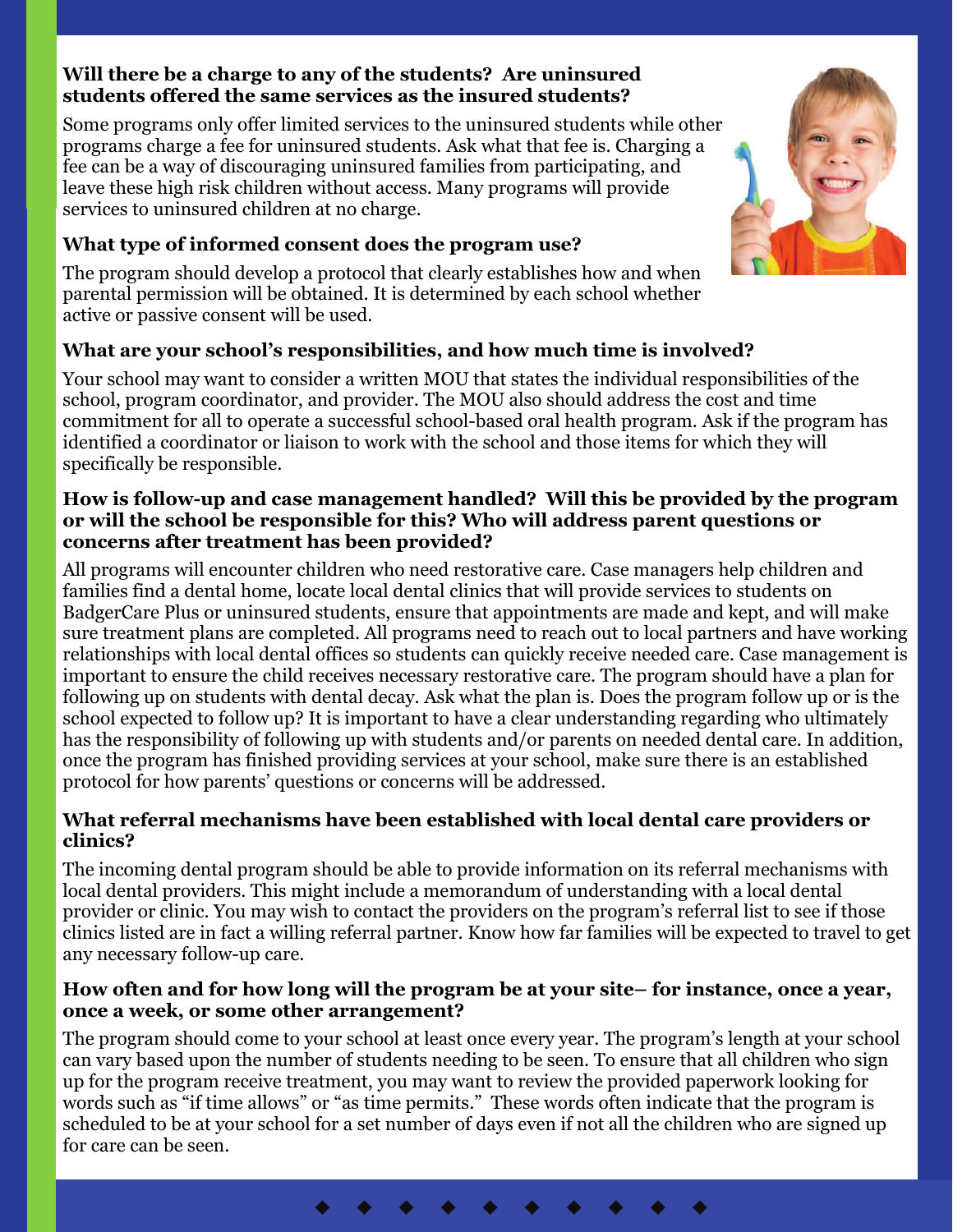#### **If the program offers restorative services, such as fillings and extractions, are treatment plans established? Will all of the necessary treatment be completed and in what timeframe?**

Programs offering restorative care often take radiographs (x-rays) to assist in the diagnosis of dental disease. Once the disease is diagnosed, a treatment plan is made. In many cases, the treatment will require multiple visits. Consider asking if the program will return until all work is complete and if so, ask when they will return. Treatment needs should be completed in a timely manner. It's important to know if the program takes care of the most urgent needs and then requires the student to finish treatment with a different provider. If so, you will want to know what the policy is for sharing the radiographs and treatment plan with the local dental clinic. This communication with local dental clinics is critical to ensure children are not exposed to unnecessary radiation, receive all needed dental treatment, and their families are helped to find a permanent dental home.

#### **How can individual child records be obtained by parents and dental office once the program has completed their services at your school?**

All oral health information should be kept private and always be maintained in a HIPAA-compliant manner. Each child should be given a follow-up letter at the conclusion of his/her appointment, notifying parents of the outcome of the school-based appointment and any necessary steps parents should take to follow up. This letter should contain information on how families can obtain individual student records directly from the program.

#### **What oral health data will be collected? How will information be shared with the school, parents, local health department, and the state Oral Health Program?**

Data should be collected on the oral health status of the students and the services provided. Ideally, at the conclusion of the dental program's visit, each school should receive a quantitative list of services that were delivered to the student body (for example, 100 children received 300 dental sealants). This data also is valuable to local health departments and the state Oral Health Program.

### **What infection control policies and procedures are in place?**

Programs need to have procedures and policies in place to comply with federal and state infection control guidelines. These policies assist programs in developing acceptable practices that will ensure a safe environment for program staff as well as your students. More information can be found at http://www.cdc.gov/oralhealth/infectioncontrol/guidelines/index.htm.

### **Are all treatment providers licensed in Wisconsin?**

Programs should have established policies and procedures to perform basic background checks on volunteers and licensure status to ensure protection of the students at your school.

#### **Does the program establish any type of contract or memorandum of understanding (MOU) with the school?**

A MOU can help reduce misunderstandings between the program and the school. The contract can address which students are eligible for services, what the school's specific responsibilities are, what the program's responsibilities are, what costs are involved, what liability coverage the program has, and what liability the school would have.

### **How is the quality of care determined?**

The program should return to the school to check on sealant retention. Retention checks are a way to evaluate staff technique and

materials used. This will allow the program to identify changes in policies and procedures to ensure the highest quality of care is offered to students.